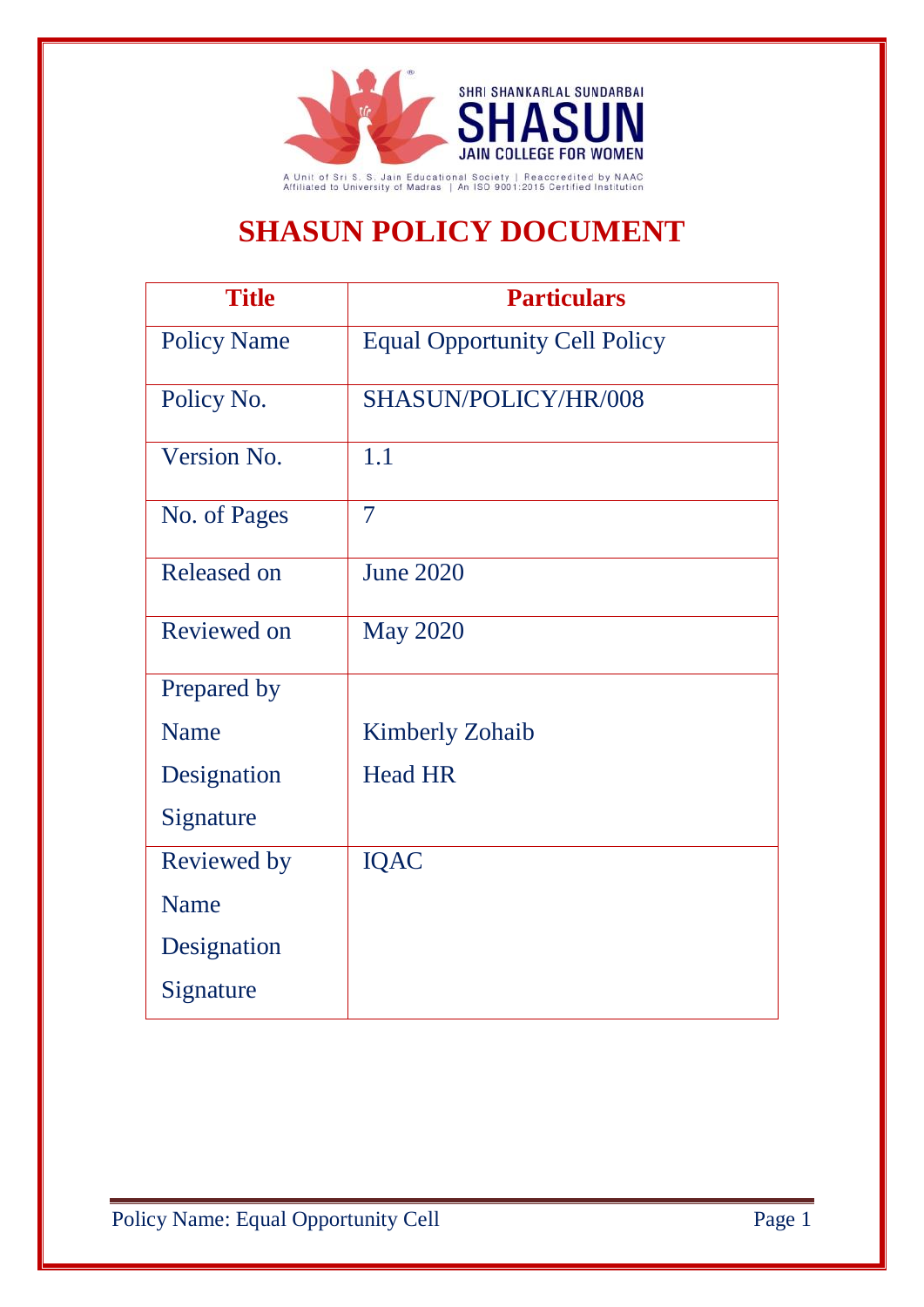

| <b>Name of the Meeting</b> | <b>College Committee Meeting</b> |
|----------------------------|----------------------------------|
| <b>Meeting No</b>          |                                  |

**Meeting Date :**

**Approved By : College committee Members**

| S.NO           | <b>NAME</b>                   | <b>DESIGNATION</b>                |
|----------------|-------------------------------|-----------------------------------|
| $\mathbf{1}$   | Sri B.C. Bohra                | President,                        |
|                |                               | Sri S.S.Jain Educational Society  |
| $\overline{2}$ | Sri Harish L. Metha           | Hon.Secretary General,            |
|                |                               | Sri S.S. Jain Educational Society |
| 3              | Sri. Abhaya Srisirmal Jain    | Secretary                         |
| $\overline{4}$ | Sri. R. Ashok Kumar Mehta     | <b>Associate Secretary</b>        |
| 5              | Sri. S. Vimal Kumar           | Member                            |
| 6              | Sri . Ajit Kumar Chordia      | Member                            |
| $\overline{7}$ | Sri. Mohanchand Dadha         | Member                            |
| 8              | Sri Navaratanmull Dugar       | Member                            |
| 9              | Sri. Kailashmull Dugar        | Member                            |
| 10             | Sri . Narendar Kumar Sakariya | Member                            |
| 11             | Smt. Manju Dugar              | Member                            |
| 12             | Smt. Usha Abhaya Kumar        | Member                            |
| 13             | Dr. S.Padmavathi              | Principal                         |
| 14             | Dr. S. Karunanidhi            | <b>University Nominee</b>         |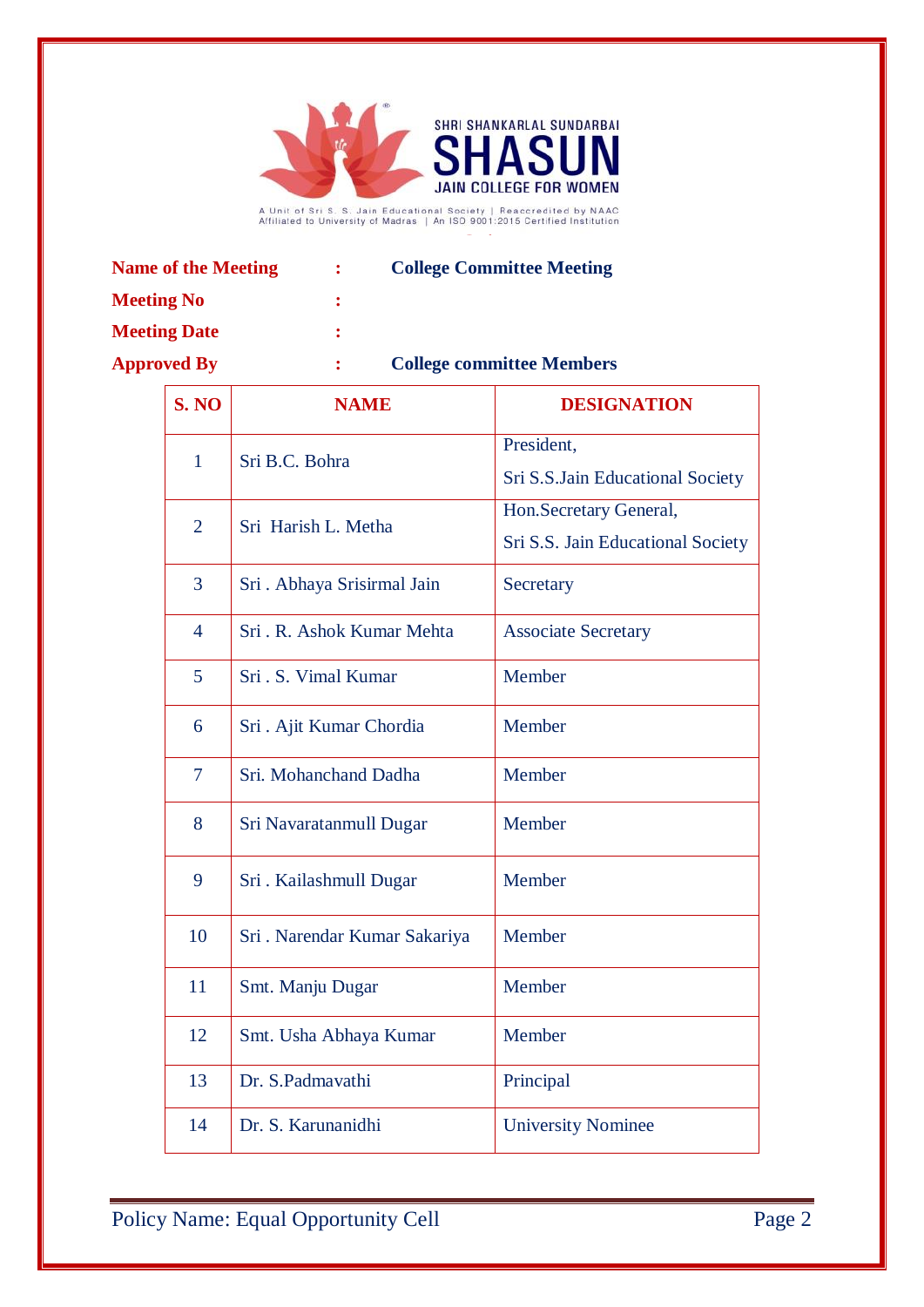

A Unit of Sri S. S. Jain Educational Society | Reaccredited by NAAC<br>Affiliated to University of Madras | An ISO 9001:2015 Certified Institution

### **TABLE OF CONTENTS**

| <b>S.NO.</b> | <b>PARTICULARS</b> | PAGE NO. |
|--------------|--------------------|----------|
|              | <b>PURPOSE</b>     |          |
| 2.           | <b>POLICY</b>      |          |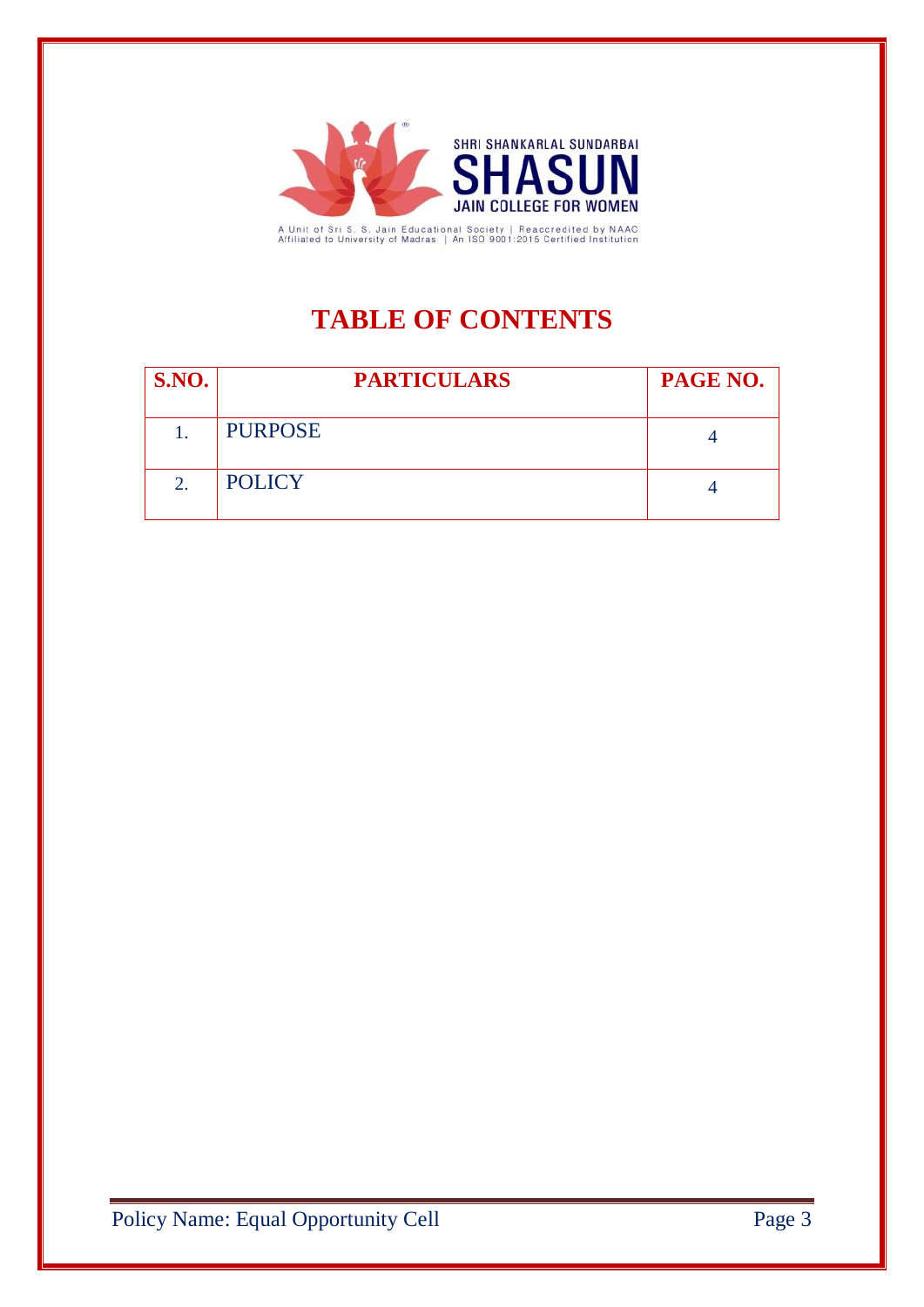



# **Policy for Equal Opportunity Cell**

### **Purpose:**

- To ensure that all students are treated equally and to address any issues raised.
- To ensure even the disadvantaged/minority groups such as SC/ST/OBC are given equal importance in all aspects and do not get left behind in the learning process.
- To prevent any type of harassment against the minority/disadvantaged groups.
- To infuse unity in diversity, among the students, teaching and nonteaching staff and to eliminate the perception of discrimination.
- To ensure there is no discrimination in terms of religion, race, caste, disability, scheduled caste, Scheduled Tribes…etc.

#### **Policy:**

- The college would set up an Equal Opportunity Cell in the campus.
- The cell would consist of both faculty and students. There would be one main coordinator to facilitate the welfare of the minority groups and SC/ST/OBC students. Students to coordinate with the minority students and make them feel comfortable.
- The members of the cell to ensure equal treatment is meted out by all the students and to address the issues that arise in terms of discrimination.
- The cell to ensure there is no inequality in the college system.
- The cell should also arrange for special soft skill training programs for the minority and disadvantaged students.
- The cell to guide all the weaker sections (minorities/underprivileged/physically challenged) students and to ensure they avail all permissible scholarships and other financial assistance that is being offered to them.
- The cell to help the weaker sections in getting their Quota admission and scholarships without any hassle.
- The cell to ensure no ragging, bullying, name calling amongst these groups.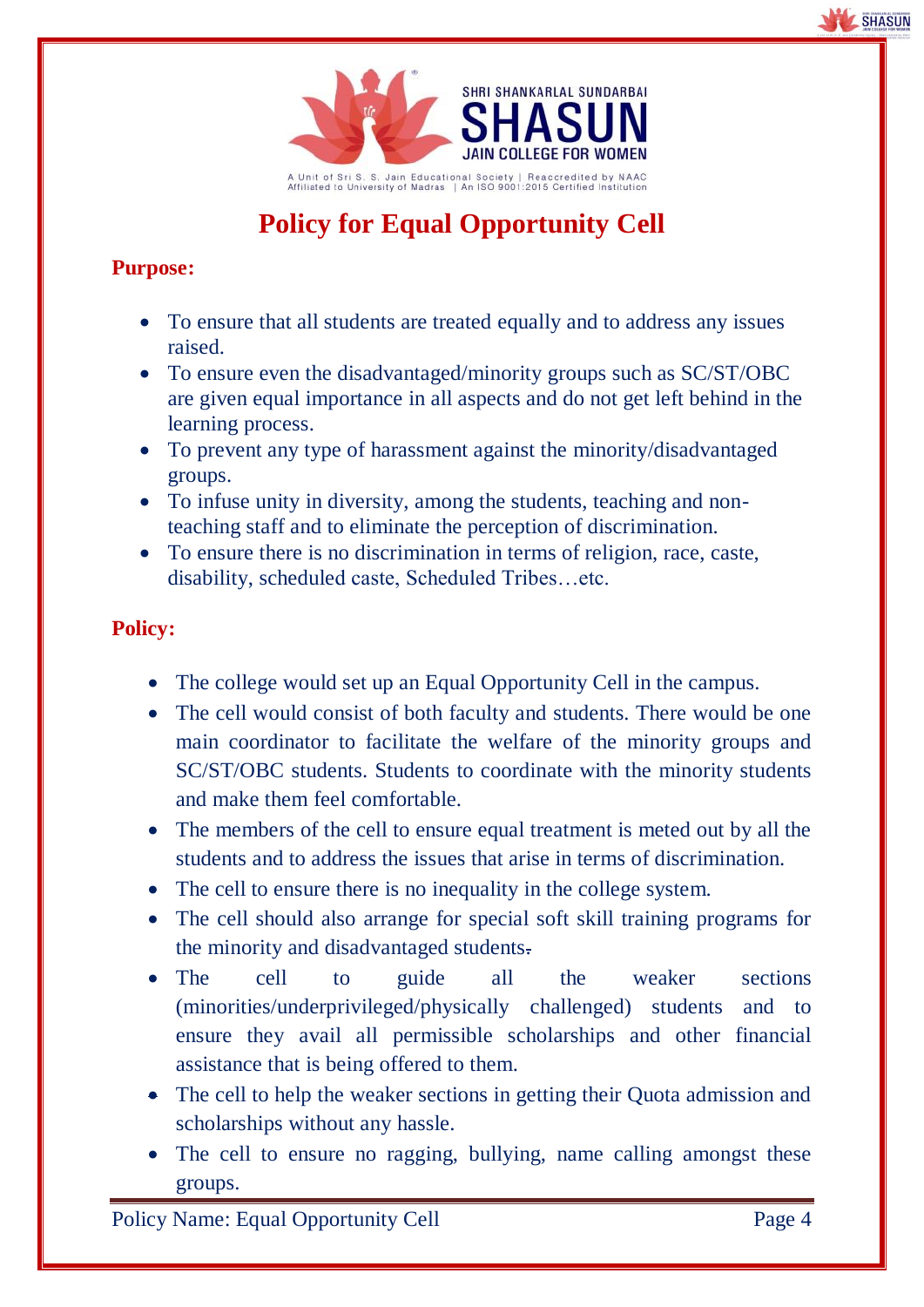- The cell to help the students in terms of career counselling.
- The cell should create awareness amongst all students about the available opportunities and the benefits from time to time.
- The cell to ensure if any students require special attention or guidance by providing a needed support/special class through a teacher.
- The cell to ensure due respect to the SC/ST/OBC students and to prevent any discrimination being meted out to them.
- The cell to provide guidance, counselling and support with respect to academic, financial and social matters.
- The cell to create a healthy atmosphere among students from various social backgrounds and to infuse togetherness among them.
- The cell to-address any grievances or issues amongst the weaker section of students and provide solutions and resolve the issues through their Grievance Cell confidentially.
- The cell to create awareness amongst every student in the college and sensitize them about the consequences and impending punishment (under Indian Penal code and SC/ST Prevention of Atrocities Act) on intended discrimination or boycott unleashed on SC/ST/OBC and other disadvantaged Students.
- The cell will also organize coaching classes for students of the weaker sections.
- The cell to educate the weaker/minority sections in terms of placement and ensure that equal opportunity is being provided to them.
- The cell will act as a Grievance Cell for any student who wishes to talk or raise any problem and will meet with them to understand the problem and help in resolving the matter.
- Any issue raised to the cell should be treated seriously and confidentially.
- The cell to obtain necessary proof if any complaint being raised and to seek the assistance of the advisor or the committee to resolve the issue.
- The cell shall be responsible for celebrating important days/festivals celebrated by the minority groups, disabled students and SC/ST/OBC students to show them solidarity.
- The cell to coordinate with the management and ensure reservation in terms of admission, scholarship, and hostel accommodation is being provided appropriately for the minority groups and SC/ST/OBC students.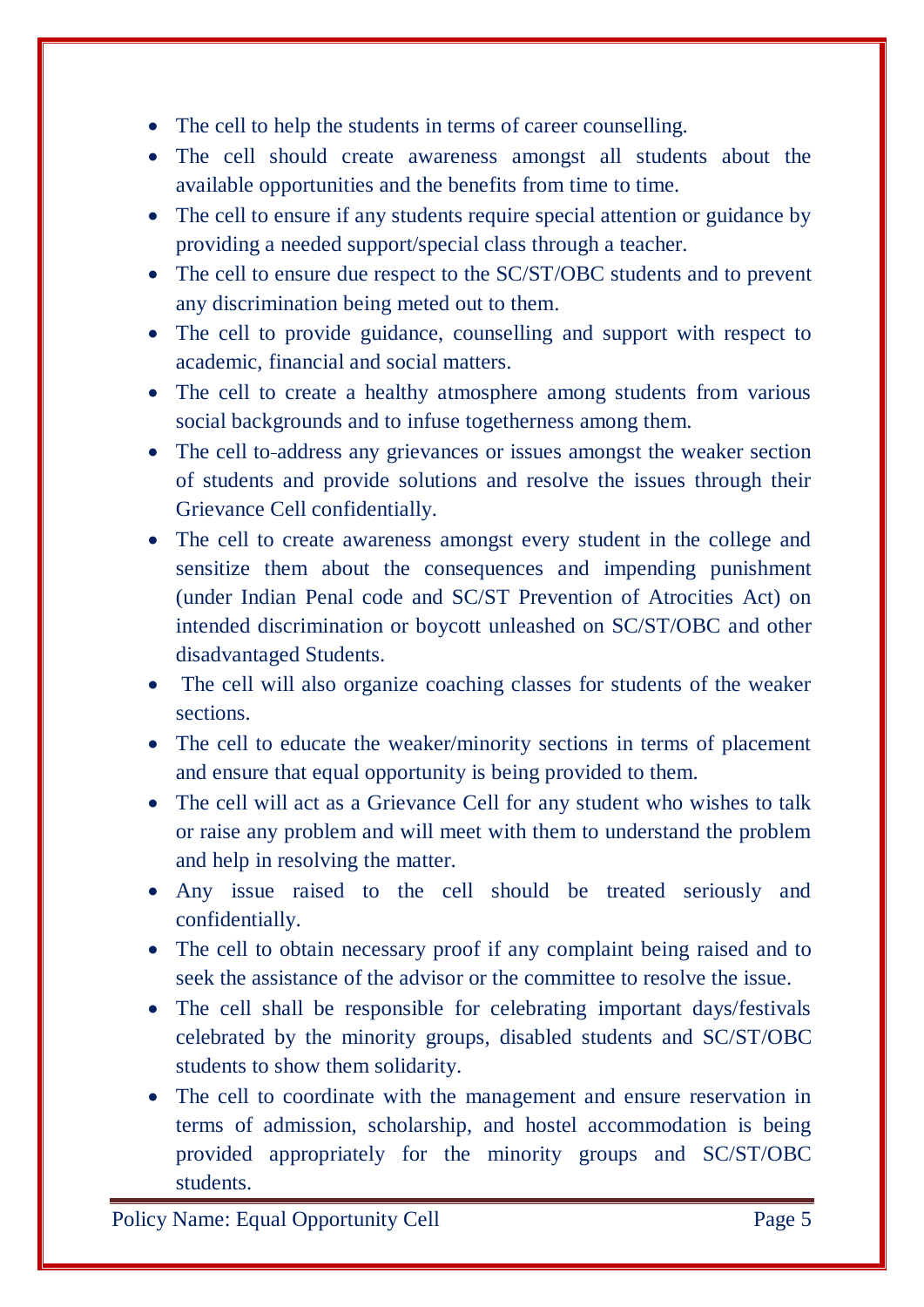- The cell shall act as a coordinator for these groups to check for any vacancies in the college including a teaching post and to guide them in getting the same.
- To conduct regular meetings and come up with new schemes or opportunities for the SC/ST/OBC students.
- To conduct regular meetings to check if there is any major issue or if any assistance is needed amongst the SC/ST/OBC students.
- The cell to obtain advice from the advisor after due consultation with the management before any new scheme is being brought into force for the minority and disadvantaged students.
- The advisor will act as a coordinator with the government and check for financial aid allotted to these minority groups and provide assistance in helping them to get the same; the financial aid will be used for their fees, books…etc.
- The cell to help disabled students in all aspects and to ensure no discrimination is shown to them in terms of academics, events, placement…etc.
- The cell should establish a book bank for the SC/ST/OBC students.
- The cell to ensure that any discrimination amongst these minority groups will be dealt with seriously and action taken against the offenders.
- The cell to also organize workshops, conferences or seminars separately for these groups to empower them educationally and culturally.

#### **Committee Members:**

| <b>Name</b>        | <b>Designation</b>         |
|--------------------|----------------------------|
| Dr.M. Anita Indu   | Head of the Department     |
| Ms. M. Parameswari | Assistant professor        |
| Ms. S. Selvi       | Head of the Department     |
| Dr.K. Rajalakshmi  | Head of the Department     |
| Ms. Shashikala.R   | <b>Placement Assistant</b> |